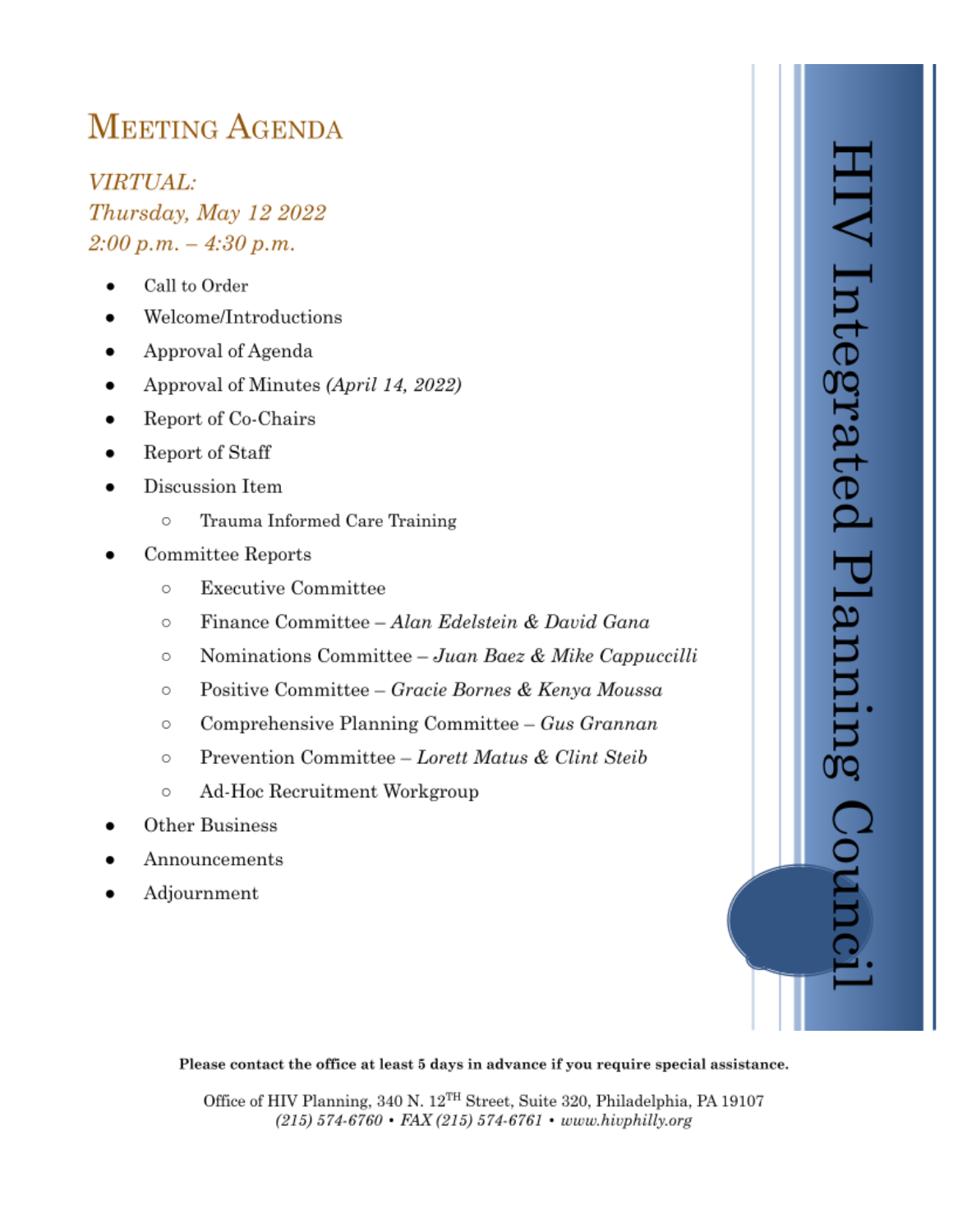## **HIV Integrated Planning Council Virtual Meeting Minutes for Thursday, April 14, 2022 2:00-4:30 p.m.**

## Office of HIV Planning, 340 N. 12<sup>th</sup> Street, Suite 320, Philadelphia PA 19107

**Present:** Juan Baez, Mike Cappuccilli, Keith Carter, Jose Demarco, Lupe Diaz (Co-Chair), Alan Edelstein, David Gana, Gus Grannan, Jeffery Haskins, Julie Hazzard, Sharee Heaven (Co-Chair), Gerry Keys, Kailah King-Collins, Greg Langan, Lorett Matus, Kaleef Morse, Shane Nieves, Hemi Park, Erica Rand, Clint Steib, Desiree Surplus, Evan Thornburg (Co-Chair), Adam Williams

**Guests:** Mike Frederick, Ameenah McCann-Woods**,** Javontae Williams (AACO), Melanie Mercado

**Excused:** Debra D'Alessandro, Pamela Gorman, Sterling Johnson

**Staff:** Beth Celeste, Debbie Law, Mari Ross-Russell, Sofia Moletteri, Elijah Sumners

**Call to Order:** L. Diaz called the meeting to order at 2:04 p.m.

**Approval of Agenda:** L. Diaz presented the April 2022 HIPC agenda for approval. **Motion**: K. Carter motioned, M. Cappuccilli seconded to approve the April 2022 agenda. **Motion passed**: 11 in favor, 2 abstained.

**Approval of Minutes** *(March 10, 2022)*: L. Diaz presented the previous meeting's minutes for approval. **Motion**: G. Keys motioned to approve the minutes, K. Carter seconded to approve the March 2022 meeting minutes. **Motion passed**: 11 in favor and 3 abstained.

#### **Report of Co-Chairs:**

No Report.

#### **Report of Staff:**

Keys, Kailah King-Collins, Greg Langan, Lorett Matus, Kaleer Morse, Shane Ni<br>
Rark, Frica Rand, Clint Steib, Desiree Surplus, Fivan Thornburg (Co-Chair), *A*<br>
Brak, Frica Rand, Clint Steib, Desiree Surplus, Fivan Thornburg M. Ross-Russell provided an update to HIPC's request for trauma informed care training. She did not receive information pertaining to a possible trainer until yesterday and it was too short notice to have someone conduct training for this meeting. When the details (i.e. fees, their availability, etc.) were finalized then the training could be conducted. S. Moletteri reported that OHP has not received any more requests from providers in the Survey Monkey and asked if any present HIPC members wanted to help distribute the Community Survey. This included, but was not limited to, online and in-person distribution of the survey. A link was put into the chat function of Zoom for those who were interested. M. Ross-Russell stated that so far, OHP had received 14 responses from the 104 emails that were sent to providers.

K. Carter asked if it was possible to send out a reminder to the providers about the importance of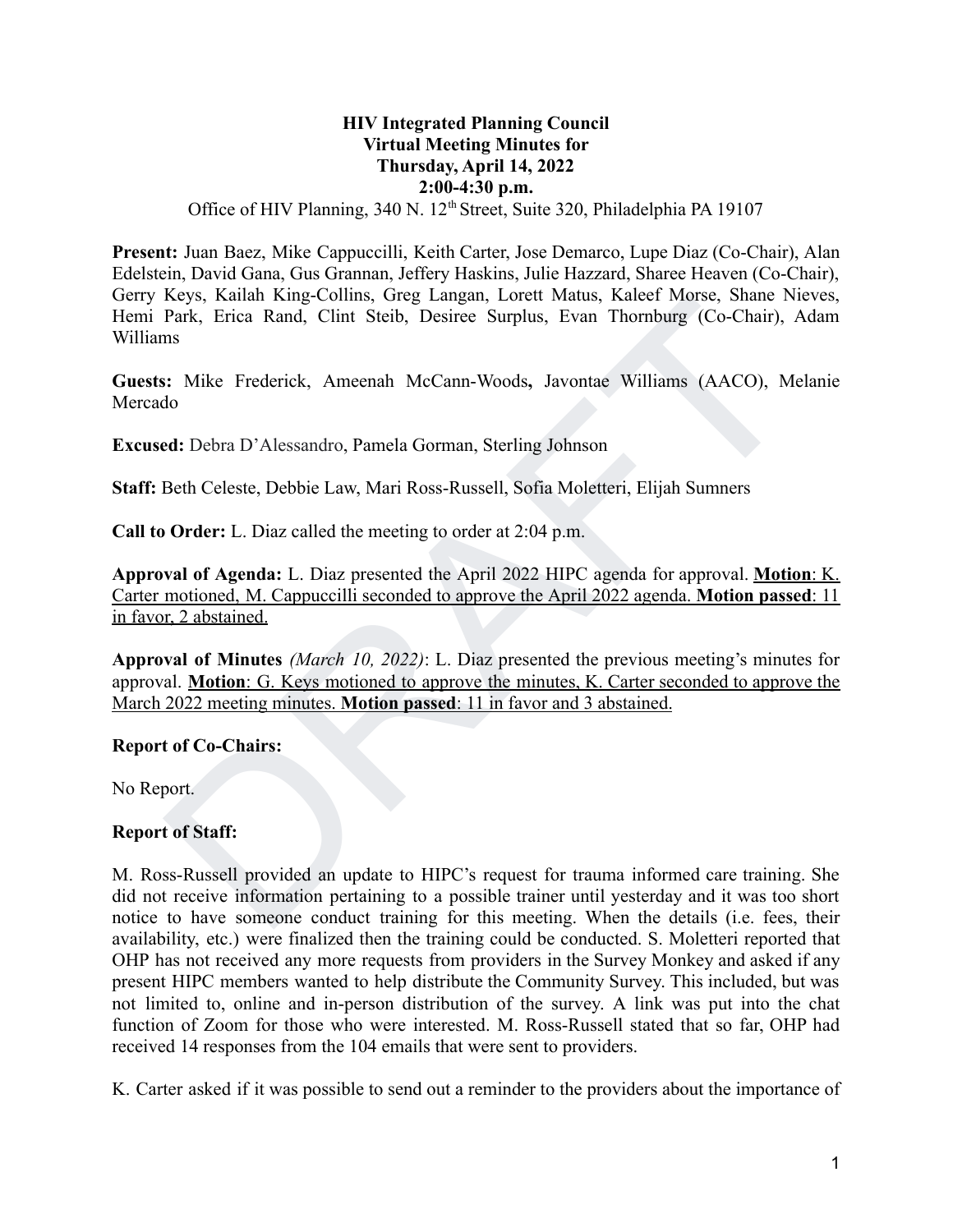their participation and completion of the survey. M. Ross-Russell stated that she would follow-up with Dr. Brady regarding the appropriate next steps. She continued that so far there were 42 online responses. C. Steib pointed out that some of the organizations could be holding on to the completed surveys so there might be an influx once groups start returning them to OHP. He also asked if there was an end-date for the survey. M. Ross-Russell answered that originally it was the end of May, so in about 6 weeks from this meeting, and that may be extended depending on the response rate.

proposed to the group that because changers are responsible for Kyan White<br>the between the business of their clients it would behove HIPC to introduce the survey to them at this<br>K. Carter added that Ryan White recertificat C. Steib proposed to the group that because case managers are responsible for Ryan White certifications of their clients it would behoove HIPC to introduce the survey to them at this juncture. K. Carter added that Ryan White recertification for clients was done every 6 months and SVBP certification was about once per year. M. Ross-Russell stated that she would talk to Dr. Brady to determine the options available and go from there. She continued that while 42 responses may not appear to be a lot, it does mean that someone spent time completing the survey and that was a good thing. Additionally, it was entirely possible to receive an influx of hardcopies in the mail.

L. Diaz asked what the goal number was for returned surveys. M. Ross-Russell answered that OHP would like to have an increase over the last completed survey which was 391, 301 physical surveys and 90 completed online in both English and Spanish. M. Ross-Russell stated she would like to have a sample of over 400 respondents. There were a possible 2,500 hardcopy surveys to be sent to providers and she hoped that the online survey would have an increase from the last round of surveys.

K. Carter asked how the mask mandate was affecting OHP staff and the operations of the office. M. Ross-Russell answered that due to rising Omicron variant numbers things like in-person meetings have been placed on hold. Specifically due to members being at greater risk of health complications, so OHP was mindful of that as conversations surrounding hybrid meetings continued.

#### **Discussion Items:**

#### *–Budget Review Process–*

A. Edelstein reported that HIPC members were aware of the Project Officer and their comments and one of those pertained to the Planning Council being more involved in the budget process for the Office of HIV Planning specifically. They wanted the Planning Council to be involved in the preparation of the budget, to review the budget, and the approval of the budget. Discussion surrounding the comments have been to determine what might be the best way to facilitate these changes.

A. Edelstein reported that the budget amount for OHP was initially tied to the level, 5% increase, and 5% decrease allocation budgets, which were subsequently approved by the Planning Council. He stated that in the summer during allocations there were three budget scenarios agreed upon: level, 5% increase, and 5% decrease. In short, the amount that would be allocated for the Planning Council was contingent on how much the overall allocation was for the entire EMA. A. Edelstein continued that when the allocations were approved and voted on by the Planning Council, the OHP budget was also approved as part of the system wide allocation.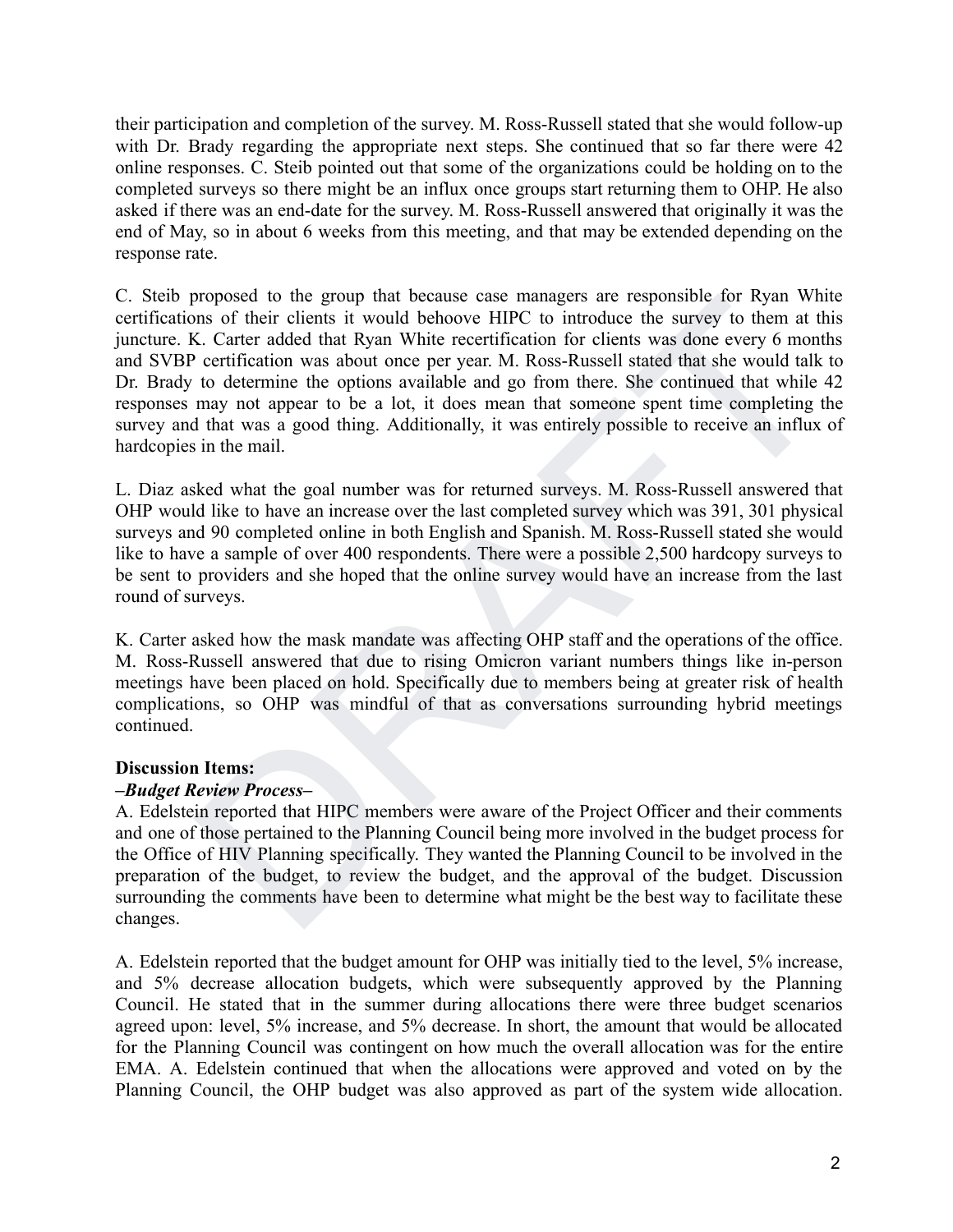Embedded in the budget was the allocation for HIPC support and the current percentage has been consistent for the past 15 years or more at approximately 2.4% a decrease from 2.7% at the highest. To provide additional context, initially the planning council support budget, which could not exceed 5%, was separate from the overall administrative costs. With the last reauthorization several years ago, the planning council support budget was shifted into the administrative costs giving Recipients greater input into the planning body expenditures. With the combined cost not to exceed 10%. In other words, in the past there was a separate item for planning council support, and it was limited to no more than 5% of the overall allocation with the last reauthorization. Once the funding awards were provided to the recipient, by HRSA/HAB the final administrative allocation discussions began. The past several years the pattern has been that OHP received a preliminary award and then sometime later, as late as May.

A. Edelstein reported that the planning body was responsible for the allocation of Ryan White Part A service funds systemwide expenditures must be determined first. The process begins with the development of the systemwide expenditures which are provided to the Finance Committee and OHP staff by the Recipient. The calculation for service dollars based on HIPC deliberations are incorporated into the allocation process. The systemwide expenditures are subtracted from the total award and the regional percentages are determined based on each of the three regions' proportion of the epidemic. The recipient was allowed to take 10% of the total award for admin cost and 5% for quality management. The planning support budget was part of the administrative cost allocation.

orization. Once the tunang awards were provided to the reeptent, by HRSA/HAI<br>dministrative allocation discussions began. The past several years the pattern has been<br>eceived a preliminary award and then sometime later, as A. Edelstein reported that the 10% allocated to the recipient included systemwide coordination, grantee administration, and capacity building. Once the recipient receives the award, some discussion related to the Planning Council budget takes place. For example, this budget cycle indirect costs would be handled differently than in the past, with each funded organization needing to include the 9.2% PHMC indirect costs within the budget. This number was determined because that was where the recipient caps the number that organizations are allowed to charge for admin cost at 9.2%. As a result, discussion regarding the minimum amount OHP needed to maintain the status quo would be discussed. The status quo referred to the dollars that were needed in order to effectively conduct the activities of OHP. Further deliberations regarding the Planning Council budget may occur within this joint meeting between the Executive and Finance committees.

A. Edelstein reported that once a preliminary planning support budget was crafted by OHP staff and this was presented in a joint meeting of the Finance and Executive committees. This was new and has not been done in the past, but it would be done moving forward. There was a preliminary budget developed by OHP staff that would then be presented in a joint meeting of Finance and Executive committees and this would be a review process. Before things move to the full Planning Council, further deliberations regarding the Planning Council support budget may occur within the joint meeting, so any additional concerns may be resolved. When an award letter is sent to Public Health Management Corporation, PHMC acts as the fiscal agent for the Office of HIV Planning. When the award letter goes to PHMC a review of the budget line items for supplemental and formula would occur with the account manager assigned to OHP by PHMC. discussion about line item direct costs, personnel costs, changes needed because of various activities, increased costs, etc., happen at this stage.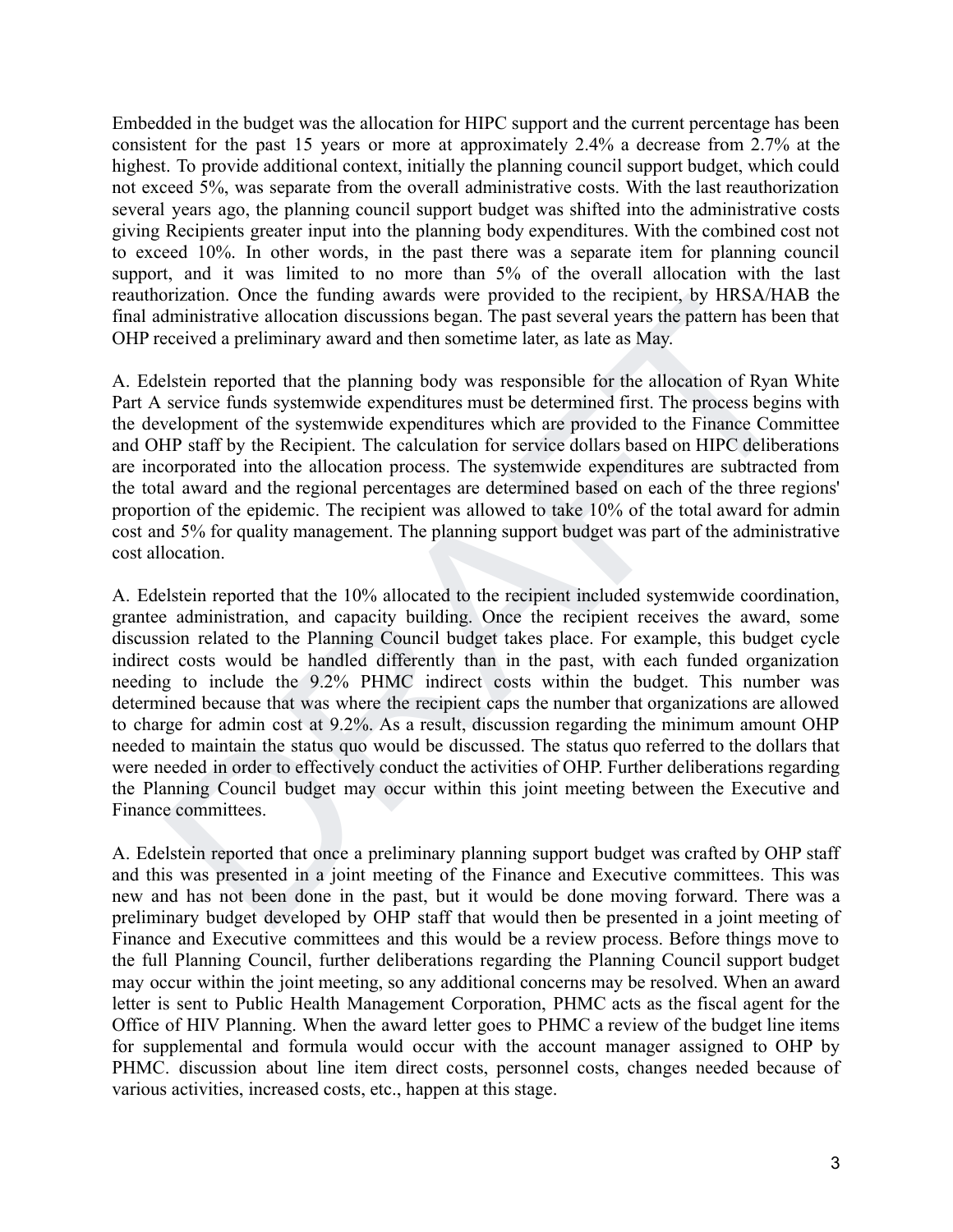A. Edelstein reported that the budget creation is historically based on a review of the general journal and the detailed general ledger. Once the budget amounts are agreed by the Finance Committee based on the joint committee budget discussion the award budget is presented to the HIPC for review, finalized and returned to the recipient. If additional discussion, negotiations or changes are needed then this happens between the recipient, fiscal agent, appropriate HIPC committee, either Finance or Executive, and OHP.

Illians state of the plane of a vole in which since some discussion to better uncerstance and the setters of the budget process. A. Edelstein stated that prior to the site review, and prior there is a negative for the pla A. Williams stated before a vote he would like some discussion to better understand the parameters of the budget process. A. Edelstein stated that prior to the site review, and prior to the development of this document, the Planning Council, which included the Finance Committee, acting as an agent for the planning council did not have a specified role in the development of the budget for planning council support, which was the budget for OHP. He continued that this document inserted the Finance Committee and the Executive committee into the role of reviewing the budget while it was still being prepared. Also going back to the full planning council to approve the budget after a final version was determined. A. Williams clarified that according to the auditors, the Planning Council should have had a more active or participatory role in the changes of the budget, or the budget overall in any way. Since that was not the case, a representative was chosen somehow to make the changes.

A. Edelstein stated that these were not financial auditors and was not connected to a financial audit; rather it was connected to the site review process to determine if the planning council was in compliance with HRSA's guidelines.

**Motion**: From the Finance Committee for the Planning Council to be involved in the preparation of the budget, to review the budget, and the approval of the budget.

> Juan Baez- In Favor Mike Cappuccilli – In Favor Keith Carter – In Favor Jose Demarco – In Favor Lupe Diaz – Abstain Alan Edelstein – In Favor David Gana – In Favor Gus Grannan – In Favor Sharee Heaven – Abstain Gerry Keys – In Favor Lorett Matus – In Favor Kaleef Morse – In Favor Shane Nieves – Abstain Hemi Park – In Favor Erica Rand – In Favor Clint Steib – In Favor Desiree Surplus– In Favor Evan Thornburg – Abstain Adam Williams – In Favor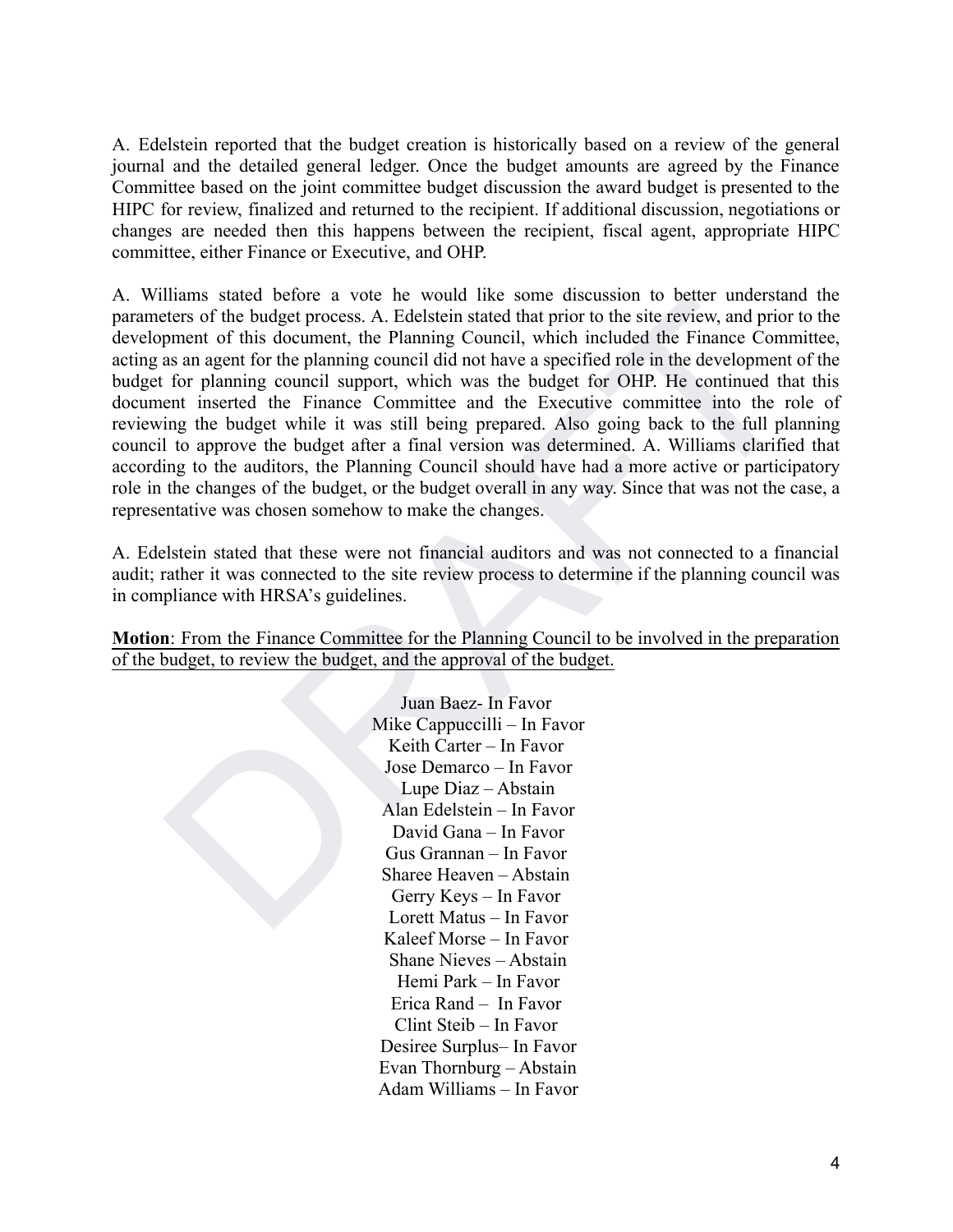#### **Motion Passed:** 15 in favor, 4 abstaining

**Committee Reports:**

## *–Executive Committee–*

No Report.

## *–Finance Committee–*

No further Report.

#### *–Nominations Committee–*

net Committee-<br>ther Report.<br>inations Committee-<br>ppuccilli reported that the nominations committee reviewed 7 applications and accepted that time this will happen will be in Monday the 18th of April.<br>Five Committee-<br>the let M. Cappuccilli reported that the nominations committee reviewed 7 applications and accepted 5. The next time this will happen will be in Monday the 18th of April.

## *–Positive Committee–*

S. Moletteri reported that the Poz Committee will meet on March 21st at 7pm, last month they tried an afternoon meeting, but they found that it was better in the evening while they met online.

## *–Comprehensive Planning Committee–*

G. Grannan stated that CPC met last month and was in the process of the priority setting.

#### *–Prevention Committee–*

C. Steib reported that Prevention met last month and discussed the integrated plan. They will be meeting again on the 27th of April.

#### *–Ad-Hoc Recruitment Workgroup–*

No further report.

#### **Any Other Business:**

None.

#### **Announcements:**

J. Williams announced changes to personnel at AACO and Coleman Terrell, who has been the acting director of the Division of Disease Control, was installed officially last week and would not be returning to AACO.

#### **Adjournment:**